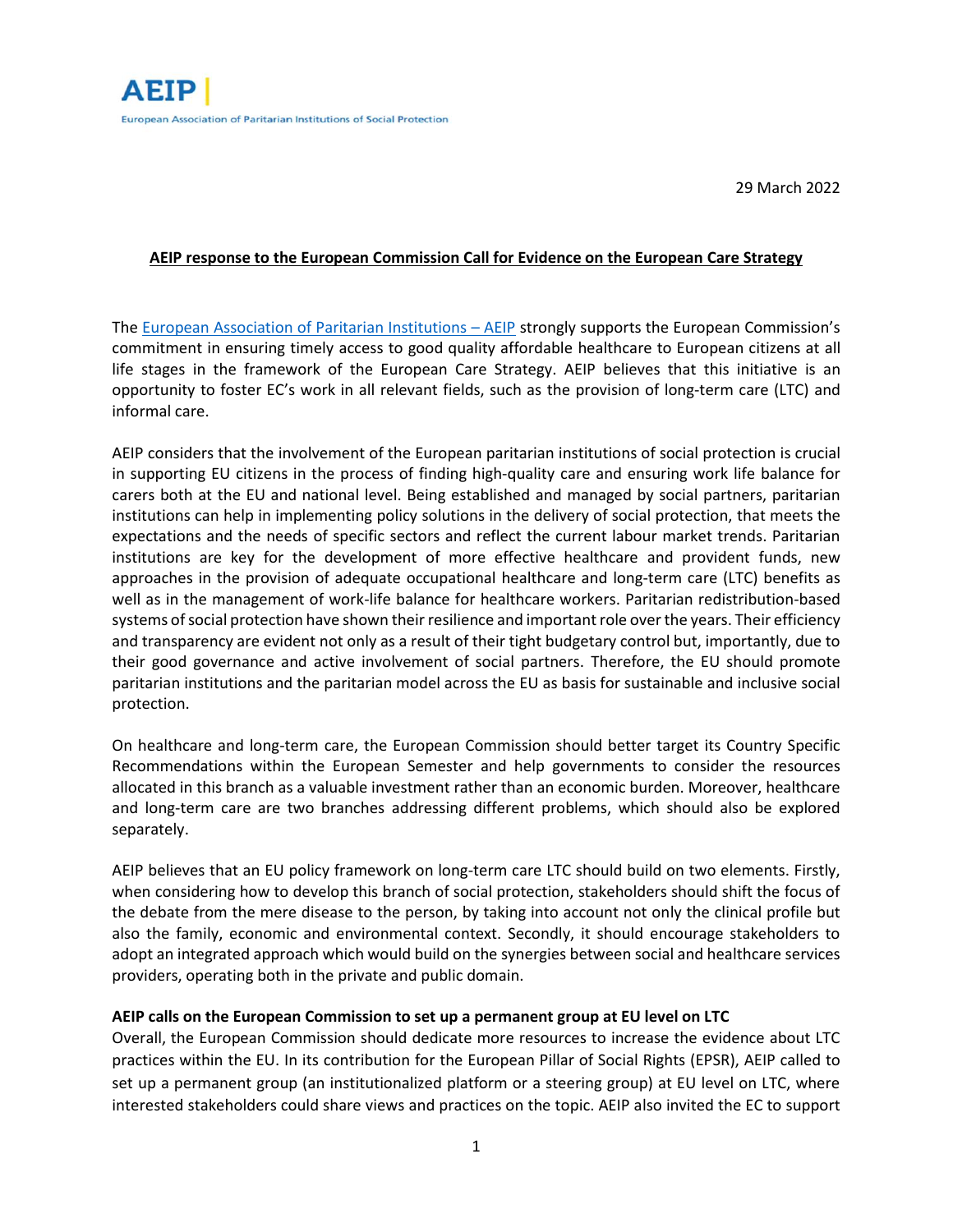

countries in developing minimum quality requirements for LTC providers, as this would increase pressure on policymakers to better monitor the provision of services in this area.

### **AEIP calls for the development of comparable data and EU indicators**

In relation to long-term care, considering the context of the existing health gaps and inequalities and the different territorial dimensions, one of the main challenges remains the development of comparable data and EU indicators to support Member States in ensuring evidenced-based policies. As highlighted by the European Commission, data used by countries to measure access, adequacy, quality and sustainability of LTC are very diverse and this makes it hard for policy makers to assess the efficacy of their policies. Likewise, a similar exercise could also be used to provide common criteria and definition of LTC provision, since today requirements concerning the quality of these services widely differ. Availability of common indicators and assessments of national provisions that would derive from them would also help steering EU macro-economic processes that have an impact on Member States policies. For example, it could help the European Commission to better target its country specific recommendations within the European Semester and help governments to consider the resources allocated in this branch as a valuable investment rather than an economic burden.

### **AEIP calls for minimum quality requirements for LTC providers**

AEIP calls on the European Commission to support countries in developing minimum quality requirements for LTC providers, as this would increase pressure on policymakers to better monitor the provision of services in this area. This would contribute to shed light and bring to the attention of decisionmakers a crucial feature of LTC, which is the substantial contribution provided by the informal carers. In fact, recent data show that within Europe, and without exceptions, almost 80% of LTC is provided by informal carers such as relatives, spouses and friends of the care recipient. This situation entails several risks. First of all, it might negatively affect the quality of the service that is provided to the person in need: as informal carers, per definition, did not receive any training, they might inadvertently take the wrong decision with detrimental effects for the recipient. In addition, the responsibility and the tasks performed by informal carers heavily impact their personal and professional lives. It exposes them to a considerable amount of physical and mental exhaustion that can negatively affect their personal life, professional performance and their labour market participation. Their tasks often involve periods of absenteeism from their real professions, for example, to bring the person to the hospital, to carry out routine controls etc. Because of this, informal carers are obliged to ask for sickness or -even worst- unpaid leave, ultimately weighing on the social security systems. This scenario is highly concerning, especially in light of the demographic trends - that are expected to increase the demand of LTC – and of the economic developments that foresee a progressive erosion of social security systems.

# **AEIP calls for strengthening of dependency insurance coverage**

Another main challenge identified by paritarian institutions in the provision of adequate LTC concerns the loss of autonomy, management and its occupational aspects. This problem affects all ages through disability, severe disability, illness or simply in the context of aging and it is mainly addressed through home support provided by caregivers. This solution can be expensive, and it is often not completely covered by public funds, being therefore financed by insurances.

Therefore, paritarian institutions urge the European Commission:

• To reinforce measures towards education on collective insurances and information on the support provided by caregivers at national level. The diversity of insurance guarantees, the complexity of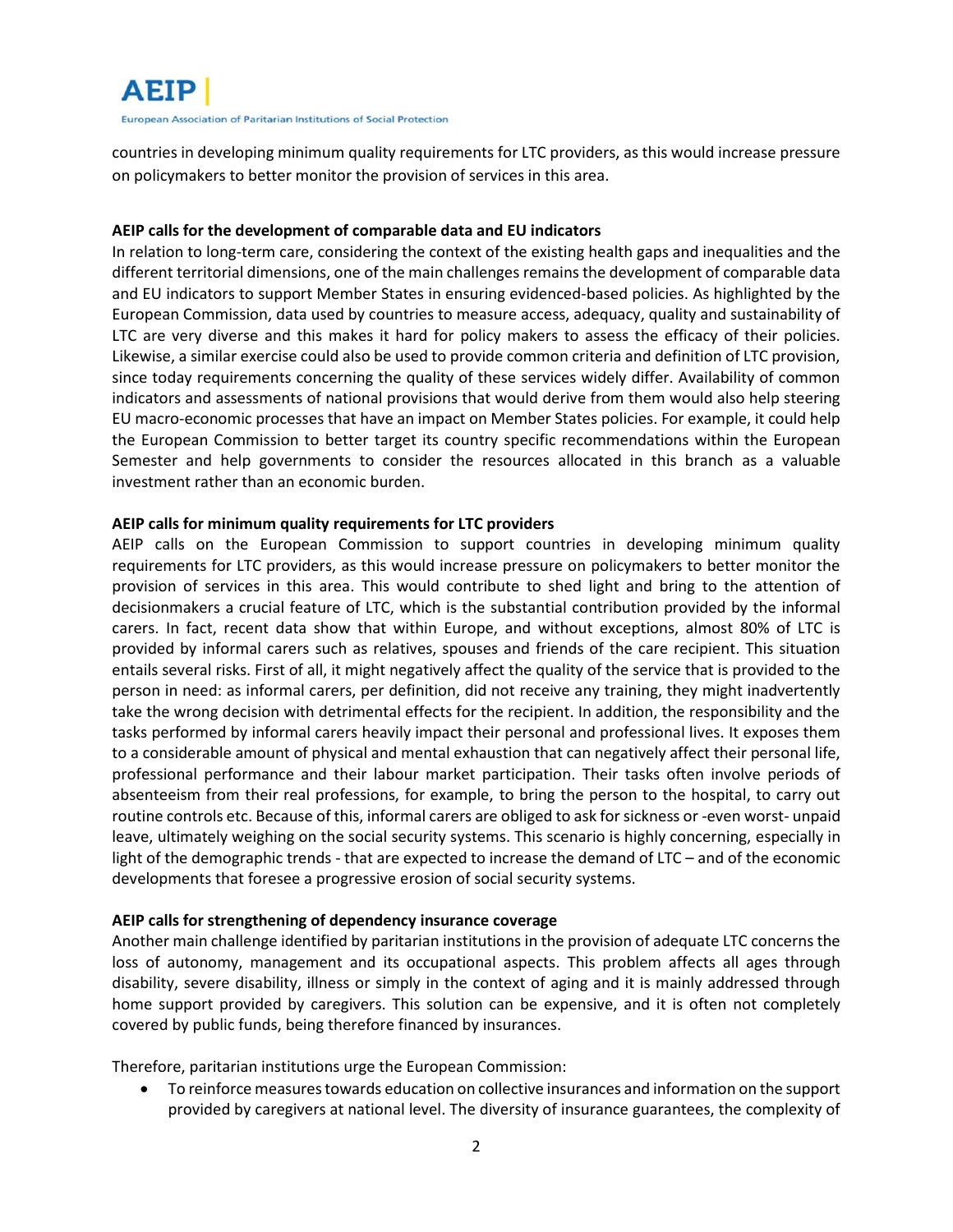

contracts, the random factor of the loss of autonomy, the denial of individuals faced with a possible situation of loss of autonomy, as well as the hesitation of the public authorities to modify the public base constitute current obstacles to a process of subscription to long-term care insurance by individuals.

- To promote tax and social security exemptions for collective agreements essential to encourage employees and their companies to protect themselves from the risk of loss of autonomy as soon as possible. This may include lowering the average age for such contracts. At the same time, it is necessary to promote complementary insurance solutions and services (prevention and assistance) for caregivers who exercise a professional activity.
- To promote innovative solutions, such as guarantees and financial aid, to support the hiring and retention of professional carers.
- To promote adequate collective guarantees for managing the loss of autonomy. Pension institutions were the first to offer long-term care collective insurance guarantees to reduce outof-pocket costs for people in the event of loss of autonomy. These guarantees have been put in place within companies or professional branches to avoid that this situation weighs on the purchasing power of the employee and his family. These collective guarantees can constitute a form of adequate response to the preparation of a management of the loss of autonomy, in addition to public schemes.
- To support the development of institutions to welcome people with loss of autonomy. This support can take the form of both participation in infrastructure financing programs (through direct investments or specialized funds), and one-off financing programs decided by the social security institution (reservation of beds, financial support, foundations, etc.).

# **AEIP calls the European Commission to foster its commitment started with the EU Work-life Balance Directive to improve the social and fiscal framework in support of informal carer**

To address the risks entailed by the provision of LTC by informal carers, AEIP welcomes the measures included in the EU Work-life Balance Directive and calls the European Commission to foster its commitment in reforming the social and fiscal framework in their support through the promotion of best practices implemented at member states level. Paritarian social protection schemes have started this process some years ago. For example, the AEIP's French member Agirc-Arrco developed a guide ("Helping employees") to help employees to better manage this reality. The guide provides a list of existing solutions which include financial and technical assistance, legal holidays, working time arrangements, respite solutions, sources of information, support associations, etc. Another AEIP French member, the Technical Centre for provident Institutions (CTIP) since a couple of years has put at the disposal of its employees a set of services that range from phyco-social support to financial help. This last tool is paramount to compensate workers for the unpaid leave that they have to take, while avoiding a further burden for the social security systems. We believe that many other examples exist across Europe, which would benefit informal carers through a structured change of best practices and might also lead to a reform of the social and fiscal framework in their support.

# **AEIP calls for workplace adaptation and working conditions flexibility**

The adaptation of workplaces and working conditions through the framework of a sound health & safety policy it is necessary to meet the needs of older employees or employees with disabilities. AEIP believes that the EU, via its occupational safety, health, social inclusion, and equal treatment policies, could play an important role in addressing workplace adaptation and flexible working conditions. Indeed,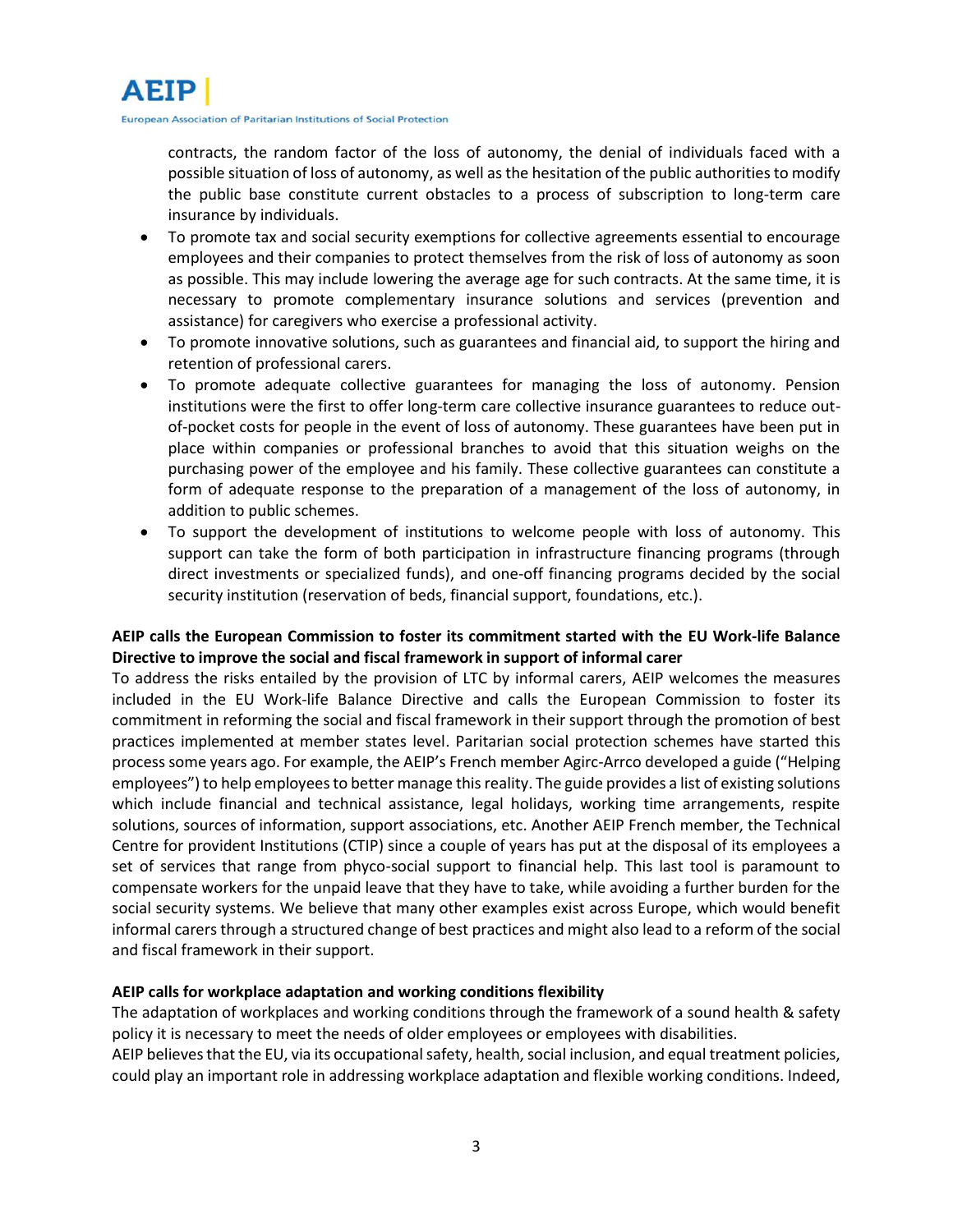

the Principle 10b of the European Pillar of Social Rights, calls for workers to have the right to a working environment adapted to their professional needs, which enables them to prolong their working life. Moreover, as highlighted in the European Pillar of Social Rights Action Plan, due to the outbreak of COVID-19, teleworking is becoming the norm for many workers bringing new opportunities for work flexibility and employment opportunities for persons with disabilities. Paritarian institutions can play a key role in ensuring the necessary adjustments for disabled workers and for employers in meeting the needs of their employees.

Workers not only require reasonable and flexible work arrangements in their employers' premises, but many also require adjustments in their homes for teleworking. Policy makers should develop policies that allow older and disable people to work from their own homes, while benefitting of assistance for adapting them to their needs. In fact, to keep these vulnerable categories safe in their houses, adaptations are often needed, for example, to provide automatic lighting for staircases and easy accessibility to the bathrooms, toilets, stairs etc. With this regard, we would like to highlight the initiative of our French member Agirc-Arrco, which puts at disposal of the elderly a network of 500 ergo therapists who evaluate the possibility of adapting the homes to the needs of these population in an efficient and affordable way. Last but not the least, policymakers, especially at municipal level, should also make sure that as many facilities, services and infrastructures as possible are accessible to older people, who often experience physical limitations. As it is only in recent years that the planning of our cities/towns take these needs into account, more adaptations, and hence investments, are needed to allow older people to continue carrying out their tasks and remain involved in their communities.

### **AEIP calls for investing in prevention**

Member States should create more awareness on the repercussions that ageing has on people's lives, labour markets and institutions of social protection. For example, they could organize informational initiatives with the support of schools and all those entities that provide social services at national level, including occupational social protection providers.

This would translate, for example, on informing individuals on the importance of consumption and nutrition aspects as well as physical activity to develop healthy habits from early stage and prevent diseases in later stages of their life.

The EU should evaluate the investments that Member States make in life-long learning and, if needed, guide them to relevant reforms through the Country Specific Recommendations of the European Semester and through the actions foreseen by the Pillar of Social Rights. Structural funds and other EU resources can help them to achieve goals related to life-long learning in line with their conditionality requirements.

Last but not the least, policy makers should implement policies that ensure a better transition from an active working life to the retirement age, by promoting, for example, part time activities or progressive retirement before reaching the retirement age.

# **AEIP calls on national policy makers to make a better use of vocational rehabilitation services**

At national level, policy makers should make a better use of vocational rehabilitation services. Likewise, the EC should make use of the available tools, such as the European Semester and the EPSR, to promote human and economic resources into these services, which are currently not adequately considered. In fact, today, very little is done to support individuals who experience health issues and, as a consequence, loose their job and/or experience long absences at work that eventually compromise their return into the labour market. Vocational rehabilitation services can play a crucial role in this regard as they can help in